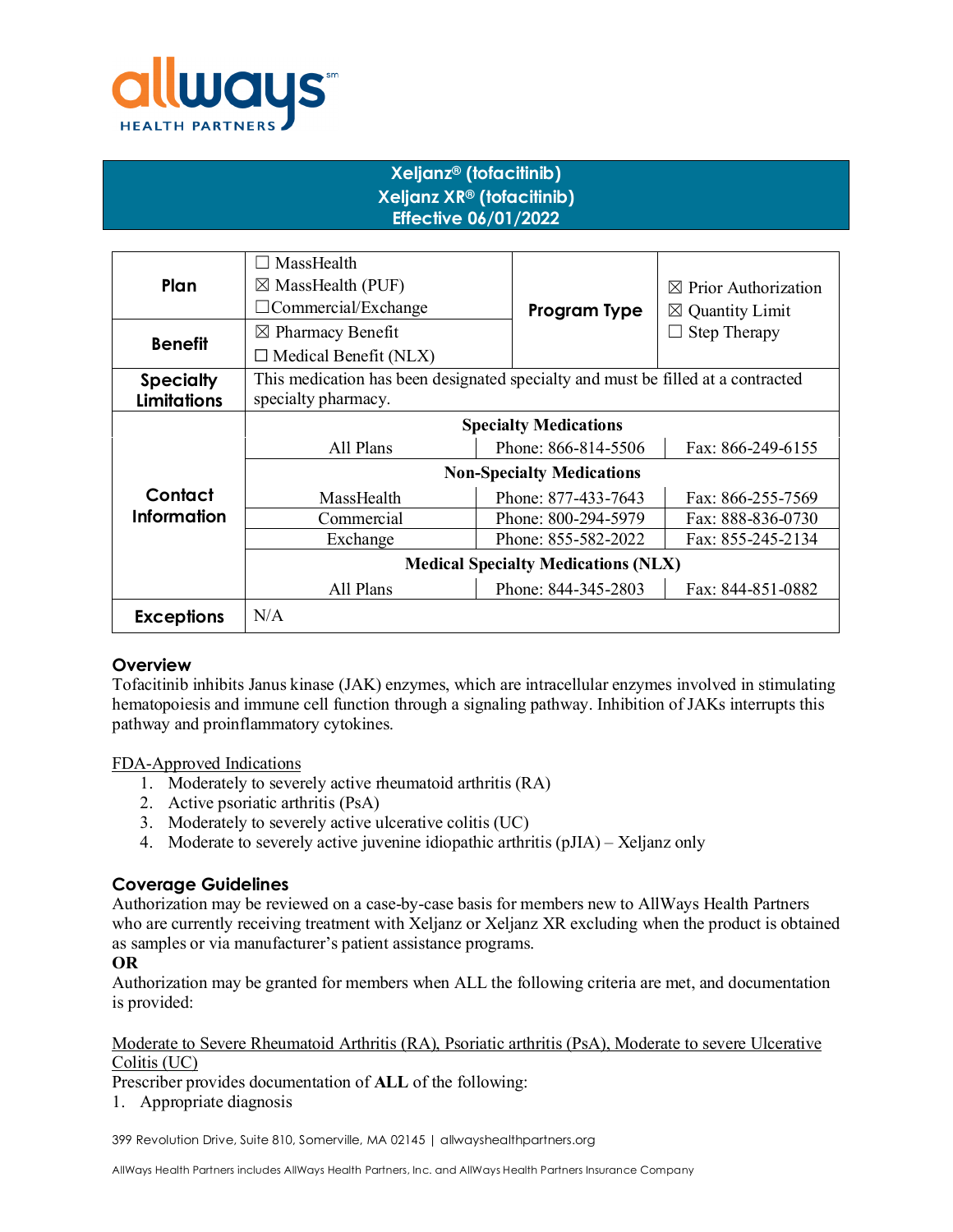

- 2. **ONE** of the following:
	- a. Paid claims or physician documented inadequate response or adverse reaction to **ONE** traditional DMARD or contraindication to traditional DMARDs
	- b. Paid claims or physician documented inadequate response or adverse reaction to **ONE** biologic DMARD that is FDA-approved for the requested indication
- 3. **ONE** of the following:
	- a. If the request is for Xeljanz<sup>®</sup>, quantity requested is  $\leq$  2 tablets/day
	- b. If the request is for Xeljanz  $X\overline{R}^{\textcircled{\tiny{\textcirc}}}$ , quantity requested is  $\leq 1$  tablet/day

*Please note: Xeljanz solution is only FDA approved for PJIA. Requests for all other indications can be denied non-FDA approved indication* 

## Moderate to severe plaque psoriasis

- Prescriber provides documentation of **ALL** of the following:
- 1. Appropriate diagnosis
- 2. **ONE** of the following:
	- a. Paid claims or physician documented inadequate response or adverse reaction to **ONE conventional therapy** (see appendix):
		- i. topical agent
			- ii. phototherapy
			- iii. systemic agent
	- c. Contraindication to **ALL conventional therapies** (topical agents, phototherapy, and systemic agents)
	- b. Paid claims or physician documented inadequate response or adverse reaction to **ONE**  biologic DMARD that is FDA-approved for plaque psoriasis
- 3. Appropriate dosing

## Moderate to severe polyarticular juvenile idiopathic arthritis (pJIA)

Prescriber provides documentation of **ALL** of the following:

- 1. Appropriate diagnosis
- 2. **ONE** of the following:
	- a. Paid claims or physician documented inadequate response or adverse reaction to **ONE** traditional DMARD or contraindication to traditional DMARDs
	- b. Paid claims or physician documented inadequate response or adverse reaction to **ONE** biologic DMARD that is FDA-approved for the requested indication
- 3. **ONE** of the following:
	- a. If the request is for Xeljanz®, quantity requested is  $\leq$  2 tablets/day
	- b. If the request is for Xeljanz® solution, quantity requested is  $\leq 10$  mL/day

## **Continuation of Therapy**

Reauthorization requires physician documentation of continuation of therapy, positive response to therapy, FDA approved indication and appropriate dosing.

## **Limitations**

- 1. Initial approvals will be granted for 6 months.
- 2. Reauthorizations will be granted for 12 months
- 3. The following quantity limits apply:

| Xeljanz $\&$ 5mg and 10mg   60 tablets per 30 days |                        |
|----------------------------------------------------|------------------------|
| Xeljanz® XR 22mg                                   | 30 tablets per 30 days |

399 Revolution Drive, Suite 810, Somerville, MA 02145 | allwayshealthpartners.org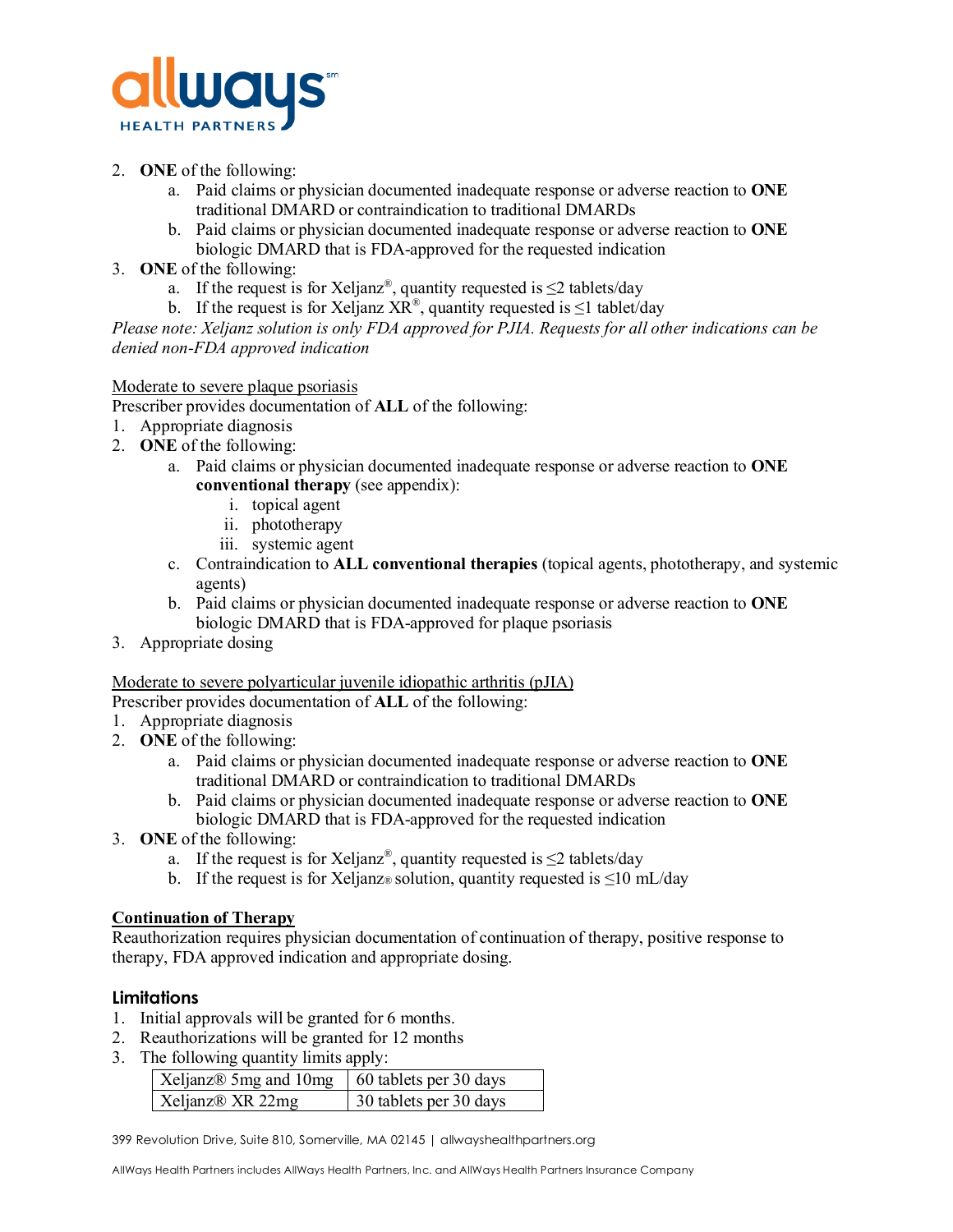

## **Appendices**

## **Appendix A: Traditional DMARDS**

| <b>Traditional DMARDS*</b> |                |
|----------------------------|----------------|
| azathioprine               | methotrexate*  |
| cyclosporine               | sulfasalazine* |
| hydroxychloroquine*        | thalidomide    |
| leflunomide                |                |

If a member has a contraindication to **ALL** of the most commonly used traditional DMARDs\* (methotrexate, sulfasalazine, and hydroxychloroquine), a trial with a traditional DMARD may be bypassed.

## **Appendix B. Conventional Therapies for Plaque Psoriasis**

| <b>Conventional Treatment Lines</b> | <b>Agents Used</b>                                                                                                               |  |
|-------------------------------------|----------------------------------------------------------------------------------------------------------------------------------|--|
| <b>Topical Agents</b>               | emollients, keratolytics, corticosteroids, coal tar, anthralin,                                                                  |  |
|                                     | calcipotriene, tazarotene, calcitriol, calcineurin inhibitors                                                                    |  |
| Systemic Agents                     | Traditional DMARDs: methotrexate, apremilast, acitretin,                                                                         |  |
| Phototherapy                        | ultraviolet A and topical psoralens (topical PUVA), ultraviolet A<br>and oral psoralens (systemic PUVA), narrow band UV-B (NUVB) |  |

# **Appendix C: Off-Label Indications**

## **More frequent/Higher doses**

Requests more frequent or higher doses of injectable biologics, may be approved if ALL of the following is provided:

- 1. Documentation of severe disease
- 2. **ONE** of the following:
	- a. Inadequate response or adverse reaction to **ONE** other injectable biologic which is FDAapproved for the requested indication\*
	- b. Contraindication to **ALL** other injectable biologics which are FDA-approved for the requested indication
- 3. Documented partial response to FDA-approved dosing of current biologic therapy
- 4. Documentation of specialist consult for the requested indication

## **Atopic Dermatitis (moderate-to-severe)**

Prescriber documents ALL of the following:

- 1. Paid claim or physician attestation of inadequate response, adverse reaction or contraindication to phototherapy
- 2. Paid claim or physician attestation of response, adverse reaction or contraindication to **TWO** traditional DMARDs (cyclosporine, methotrexate, mycophenolate, azathioprine) or a contraindication to all traditional DMARDs

## **References**

- 1. Xeljanz/Xeljanz XR (tofacitinib) [prescribing information]. New York, NY: Pfizer; October 2018
- 2. [Singh JA,](http://www.ncbi.nlm.nih.gov/pubmed/?term=Singh%20JA%5BAuthor%5D&cauthor=true&cauthor_uid=26545940) [Saag KG,](http://www.ncbi.nlm.nih.gov/pubmed/?term=Saag%20KG%5BAuthor%5D&cauthor=true&cauthor_uid=26545940) [Bridges SL Jr,](http://www.ncbi.nlm.nih.gov/pubmed/?term=Bridges%20SL%20Jr%5BAuthor%5D&cauthor=true&cauthor_uid=26545940) et al. 2015 American College of Rheumatology Guideline for the Treatment of Rheumatoid Arthritis. *Arthritis [Rheumatol.](http://www.ncbi.nlm.nih.gov/pubmed/26545940)* 2016;68(1)1-26.

399 Revolution Drive, Suite 810, Somerville, MA 02145 | allwayshealthpartners.org